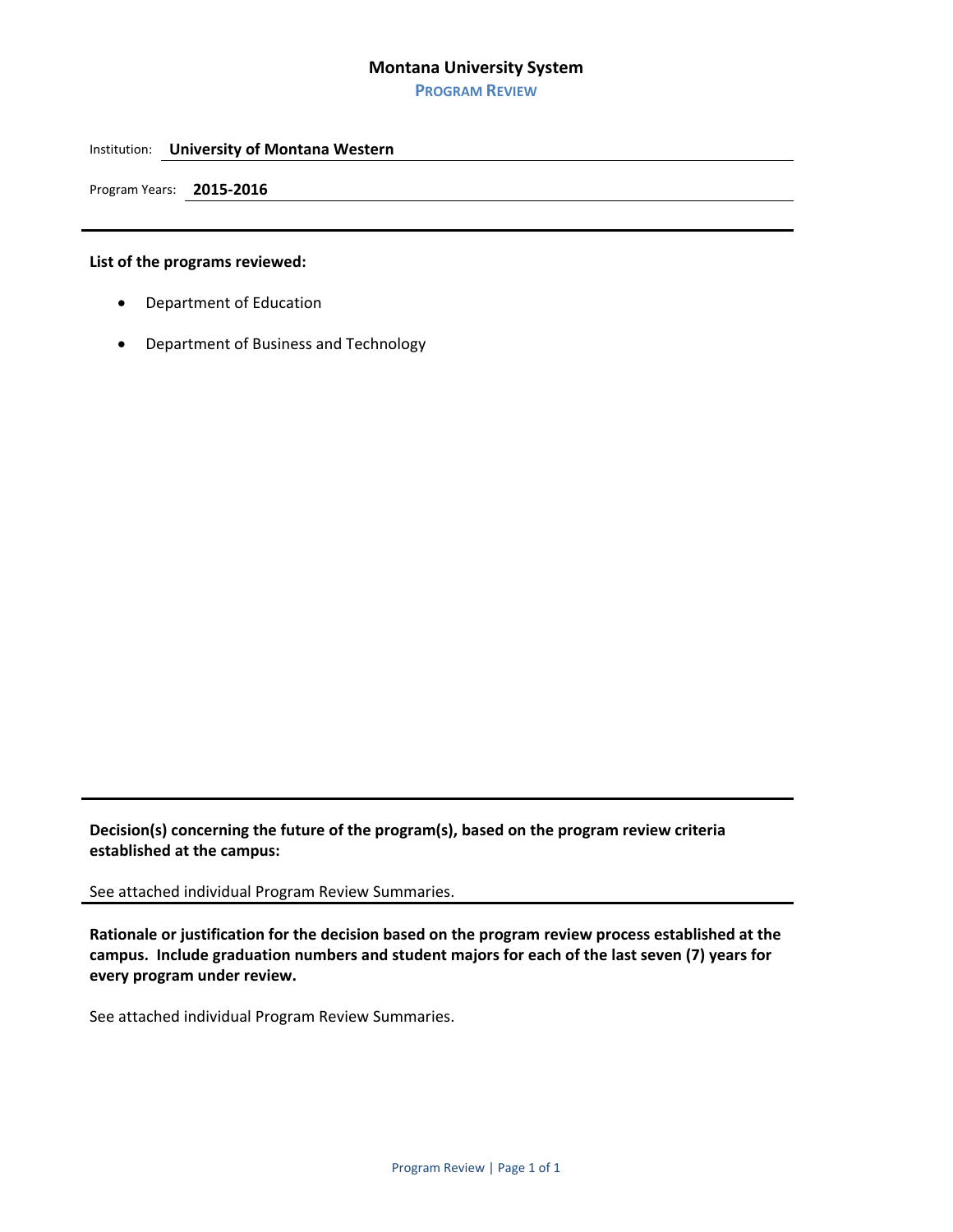**PROGRAM REVIEW**

### Institution: **The University of Montana Western**

Program Years: **2008-2015**

#### **List of the programs reviewed:**

All education programs within the UMW Department of Education:

- AAS Education Studies
- Early Childhood Education Certificate
- AAS Early Childhood Education
- BS Early Childhood Education (Major & Minor)
- BS Early Childhood Education: Pre-Kindergarten through Grade 3 (Major)
- BS Art Education K-12 (Major & Minor)
- BS Biology & Secondary Education Double Major (Major & Minor)
- BS Business & Computer Applications Education (Major & Minor)
- BS Earth Science & Secondary Education Double Major (Major & Minor)
- **BS Elementary Education**
- BA English & Secondary Education Double Major (Major & Minor)
- BS General Science Broadfield & Secondary Education Double Major
- BS Industrial Technology Education (Major & Minor) (Now placed on Moratorium)
- BA Interdisciplinary Social Science & Secondary Education Double Major
- BS Mathematics & Secondary Education Double Major (Major & Minor)
- BA Modern History & Secondary Education Double Major (Major & Minor)
- BS Music Education K-12 (Major & Minor)
- BS Physical Education & Health K-12 (Major & Minor)
- Computer Science K-12 Minor
- Drama K-12 Minor
- Teacher Librarian Minor
- Literacy K-12 Minor
- Special Education K-12 Minor

## **Decision(s) concerning the future of the program(s), based on the program review criteria established at the campus:**

All programs met Montana Office of Public Instruction and national CAEP Standards, and have been approved for continuing accreditation, by the Montana Board of Education, and the Council for the Accreditation of Educator Preparation.

The accreditation status is effective between spring 2016 and spring 2023. The next on-site visit will take place in fall 2022.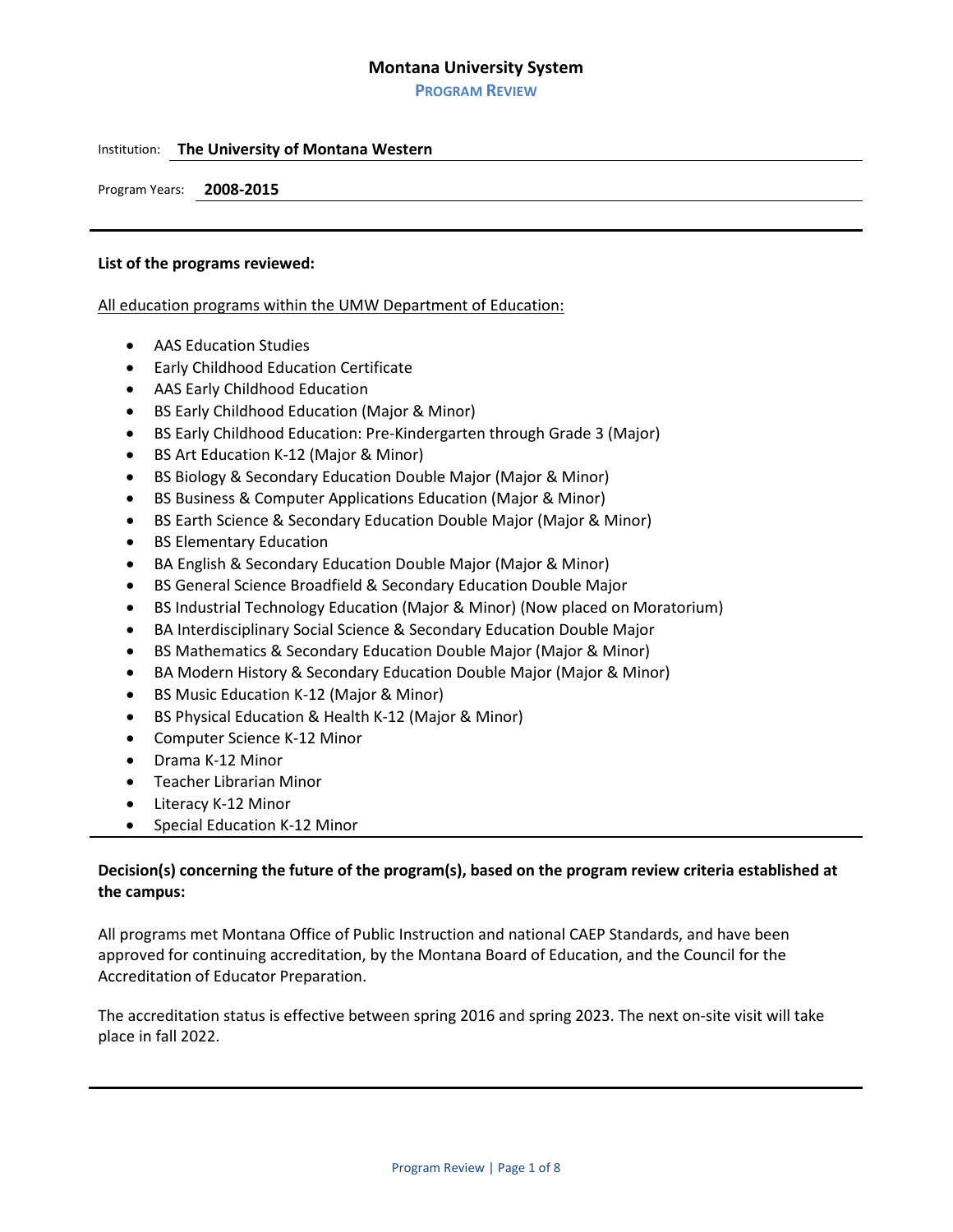**PROGRAM REVIEW**

**Rationale or justification for the decision based on the program review process established at the campus. Include graduation numbers and student majors for each of the last seven (7) years for every program under review.**

The programs of the UMW Department of Education include 44% of all students at UMW.

During the exit interview at the end of the Fall 2015 CAEP/State Joint Site Visit, the state team chair said, "I don't know that I've ever seen such a level of care" for students, by both faculty and staff. All programs passed the review, with all state PEPPS standards met.

| <b>Education</b><br>Program                                                     | <b>Fall 2015</b> | <b>Fall 2014</b>        | Fall<br>2013 | <b>Fall 2012</b> | <b>Fall 2011</b> | Fall<br>2010   | <b>Fall 2009</b> | Fall<br>2008   |
|---------------------------------------------------------------------------------|------------------|-------------------------|--------------|------------------|------------------|----------------|------------------|----------------|
| <b>AAS Education</b><br><b>Studies</b>                                          | $\mathbf{2}$     | $\overline{\mathbf{2}}$ | 3            | 5                | 9                | 18             | 12               | 13             |
| Certificate Early<br>Childhood<br>Education                                     | 6                | $\overline{2}$          | $\mathbf{1}$ | 7                | 8                | 11             | 6                | $\overline{2}$ |
| AAS Early<br>Childhood<br>Education                                             | 34               | 40                      | 35           | 46               | 61               | 70             | 65               | 65             |
| <b>BS Early Childhood</b><br>Education                                          | 58               | 83                      | 73           | 83               | 74               | 67             | 66               | 52             |
| <b>BS Early Childhood</b><br><b>Education: Pre-</b><br>Kindergarten-<br>Grade 3 | 51               |                         |              |                  |                  |                |                  |                |
| Elementary<br>Education                                                         | 212              | 229                     | 241          | 231              | 208              | 198            | 196              | 167            |
| Art Education K-12                                                              | 13               | 8                       | 21           | 21               | 20               | 20             | 14               | 10             |
| Biology & Sec Ed                                                                | $\overline{2}$   | $\pmb{4}$               | 5            | $\boldsymbol{9}$ | 9                | 9              | 6                | 8              |
| <b>Business &amp;</b><br><b>Computer Apps</b><br>Education                      | 12               | 12                      | 18           | 19               | 21               | 26             | 17               | 12             |
| Earth Science &<br>Sec. Ed                                                      | $\overline{2}$   | $\pmb{4}$               | $\mathbf{1}$ | $\overline{2}$   | $\overline{2}$   | $\overline{2}$ | $\overline{2}$   | $\mathbf 1$    |
| English & Sec Ed                                                                | 32               | 30                      | 29           | 35               | 36               | 27             | 20               | 21             |

### **Education Majors Enrollment Data – Fall 2008-Fall 2015**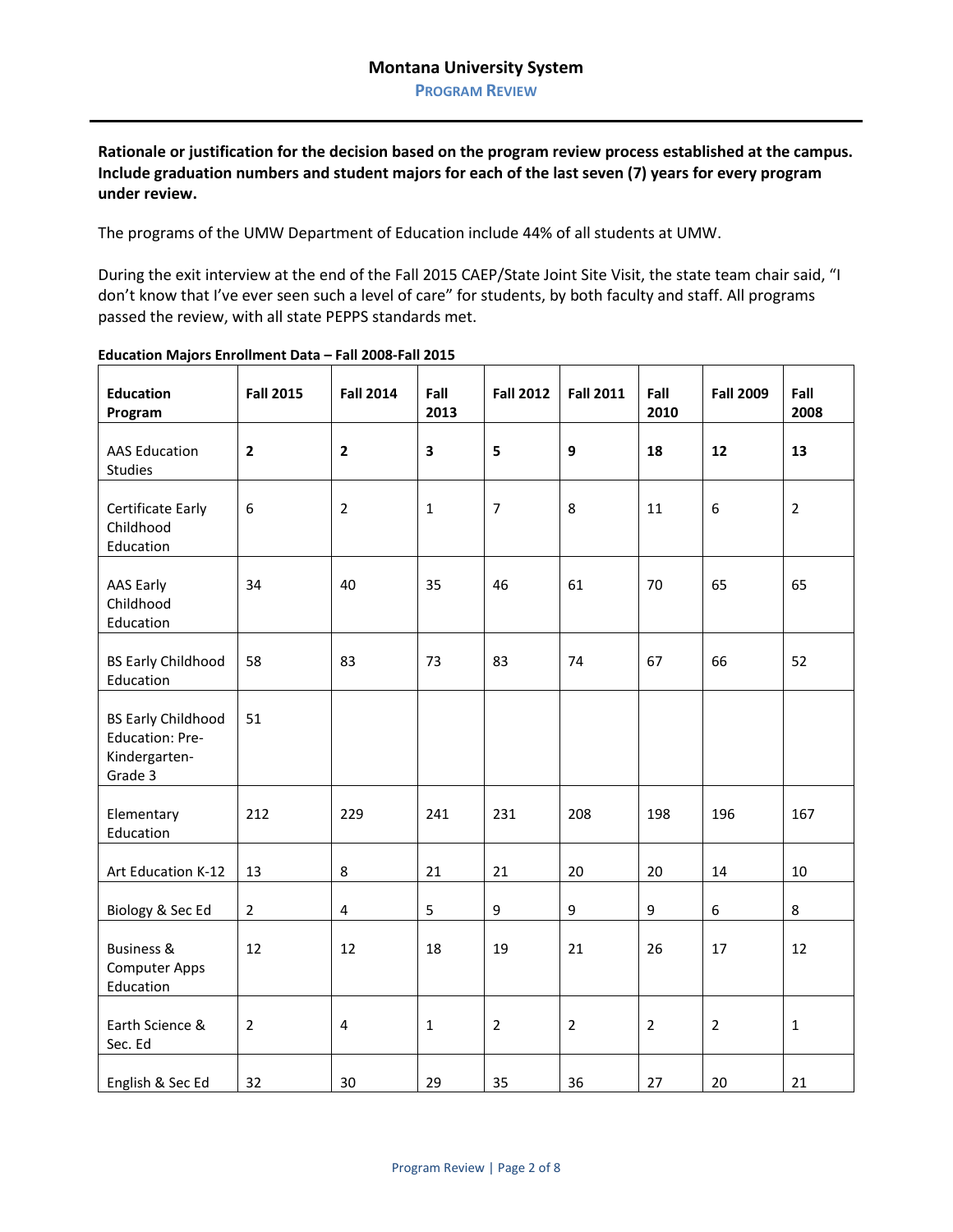**PROGRAM REVIEW**

| General Science<br>Broadfield &<br>Secondary Ed                 | $\overline{7}$ | 6  | 8  | 12 | 12             | 9         | $\overline{7}$ | $\overline{7}$ |
|-----------------------------------------------------------------|----------------|----|----|----|----------------|-----------|----------------|----------------|
| Industrial Tech Ed                                              | 3              | 5  | 5  | 11 | 11             | 13        | 10             | $\overline{7}$ |
| Interdisciplinary<br>Social Science &<br>Sec. Ed                | 11             | 11 | 11 | 10 | $\overline{7}$ | 8         | $\overline{7}$ | 6              |
| Mathematics &<br>Sec Ed                                         | 18             | 24 | 27 | 22 | 15             | 27        | 22             | 13             |
| Modern History &<br>Sec Ed                                      | 37             | 33 | 40 | 38 | 31             | 40        | 35             | 27             |
| Music Ed K-12                                                   | 9              | 5  | 7  | 8  | 10             | 8         | 5              | 3              |
| <b>Physical Education</b><br>& Health K-12 +<br><b>HHP K-12</b> | 40             | 42 | 50 | 77 | 94             | $80 + 14$ | $57 + 28$      | $39 + 43$      |

| <b>Education Minors &amp; Options:</b><br><b>Enrollment Data</b> | <b>Fall 2015</b> | <b>Fall 2014</b> | <b>Fall 2013</b> | <b>Fall 2012</b> |
|------------------------------------------------------------------|------------------|------------------|------------------|------------------|
| Art K-12                                                         | 2                | 5                | $\overline{2}$   | 4                |
| Biology                                                          | 0                | 1                | 0                | 1                |
| <b>Business &amp; Computer Apps</b>                              | 3                | 2                | 3                | 4                |
| Computer Science K-12                                            | 0                | 0                | 0                |                  |
| Drama K-12                                                       | 9                | 7                | 3                | $\overline{2}$   |
| Early Childhood Education                                        | 6                | 5                | 5                | 4                |
| Earth Science                                                    | 0                | 0                | 1                | 1                |
| English                                                          | 1                | $\overline{2}$   | 3                | $\overline{2}$   |
| History                                                          | 3                | 3                | 0                | 6                |
| Industrial Tech Ed                                               | 0                | 0                | 1                | 1                |
| Library Media K-12                                               | 19               | 13               | 21               | 23               |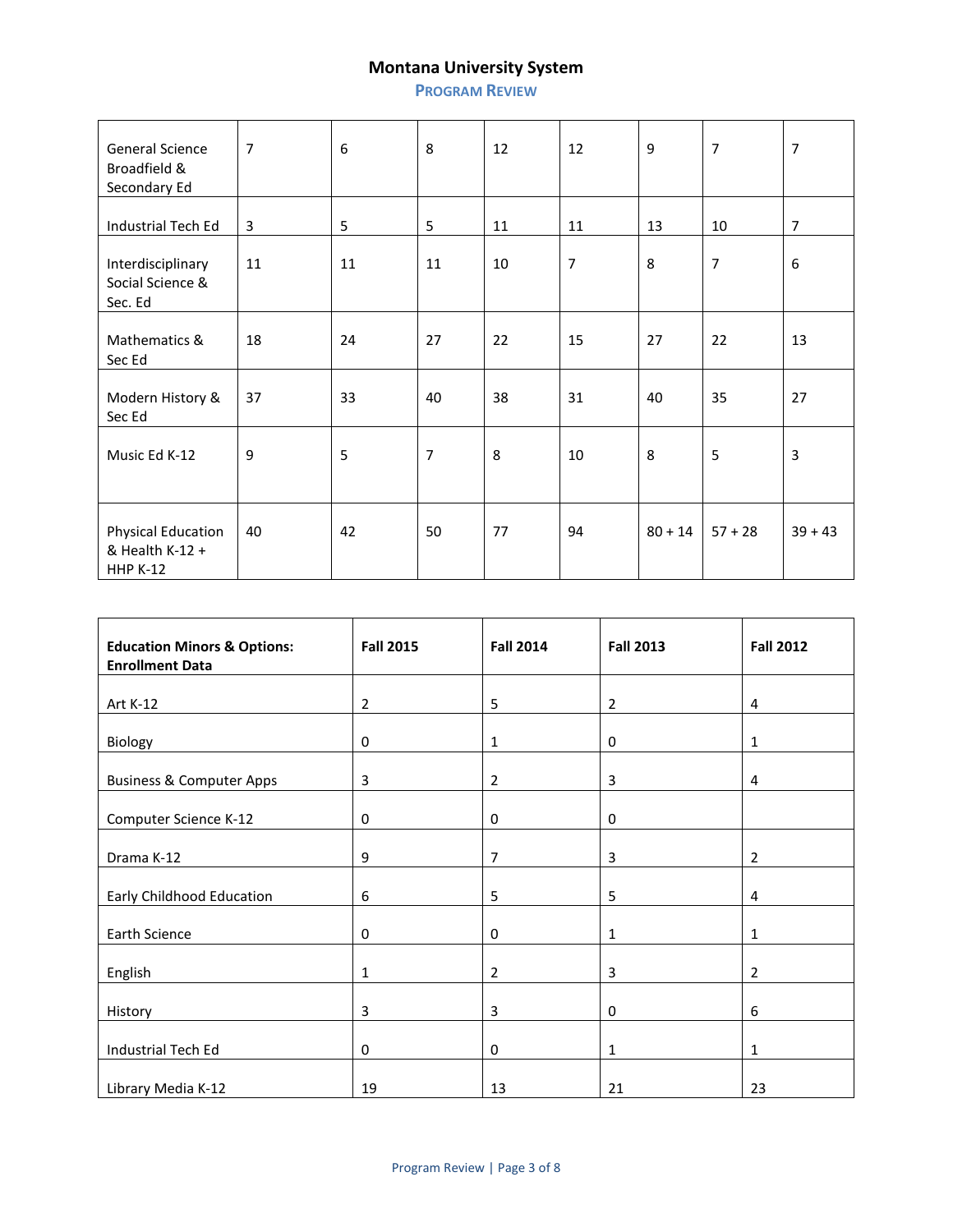**PROGRAM REVIEW**

| Literacy K-12                            | 5           | 11             | 10             | 12             |
|------------------------------------------|-------------|----------------|----------------|----------------|
| Mathematics                              | 4           | 5              | 3              | $\overline{2}$ |
| Music Ed K-12                            | $\mathbf 1$ | $\overline{2}$ | 3              | 6              |
| Physical Education & Health K-12         | 11          | 11             | 12             | 12             |
| <b>Special Education K-12</b>            | 67          | 59             | 53             | 49             |
|                                          |             |                |                |                |
| <b>Options</b>                           |             |                |                |                |
| Coaching                                 | 5           | $\overline{7}$ | $\overline{7}$ | $\overline{7}$ |
| Drama Related Area                       | 14          | 11             | 5              | $\overline{7}$ |
| Life Science Middle School Option        | 1           | 0              | 1              |                |
| Physical Science Middle School<br>Option | 3           | 3              | 1              |                |
| Social Studies Middle School Option      | 0           | $\overline{2}$ | 1              |                |
| <b>Special Education Concentration</b>   | 0           | 0              |                |                |

# **Education Majors: Completers Data: 2008-2015**

| <b>Education Program</b>                 | $2014 -$<br>2015 | $2013 -$<br>2014 | $2012 -$<br>2013 | $2011 -$<br>2012 | 2010-<br>2011  | 2009-<br>2010  | 2008-<br>2009  |
|------------------------------------------|------------------|------------------|------------------|------------------|----------------|----------------|----------------|
| <b>AAS Education</b><br><b>Studies</b>   | 13               | $\overline{4}$   | 0                | 1                | 0              | 0              | 0              |
| <b>Certificate Early</b><br>Childhood Ed | $\overline{2}$   | $\overline{2}$   | $\overline{2}$   | 3                | $\overline{2}$ | $\overline{2}$ | 3              |
| <b>AAS Early Childhood</b><br>Education  | 17               | 21               | 8                | 27               | 11             | 8              | 15             |
| <b>BS Early Childhood</b><br>Education   | 17               | 9                | 10               | 9                | 11             | 12             | $\overline{2}$ |
| Elementary<br>Education                  | 47               | 48               | 34               | 32               | 37             | 28             | 24             |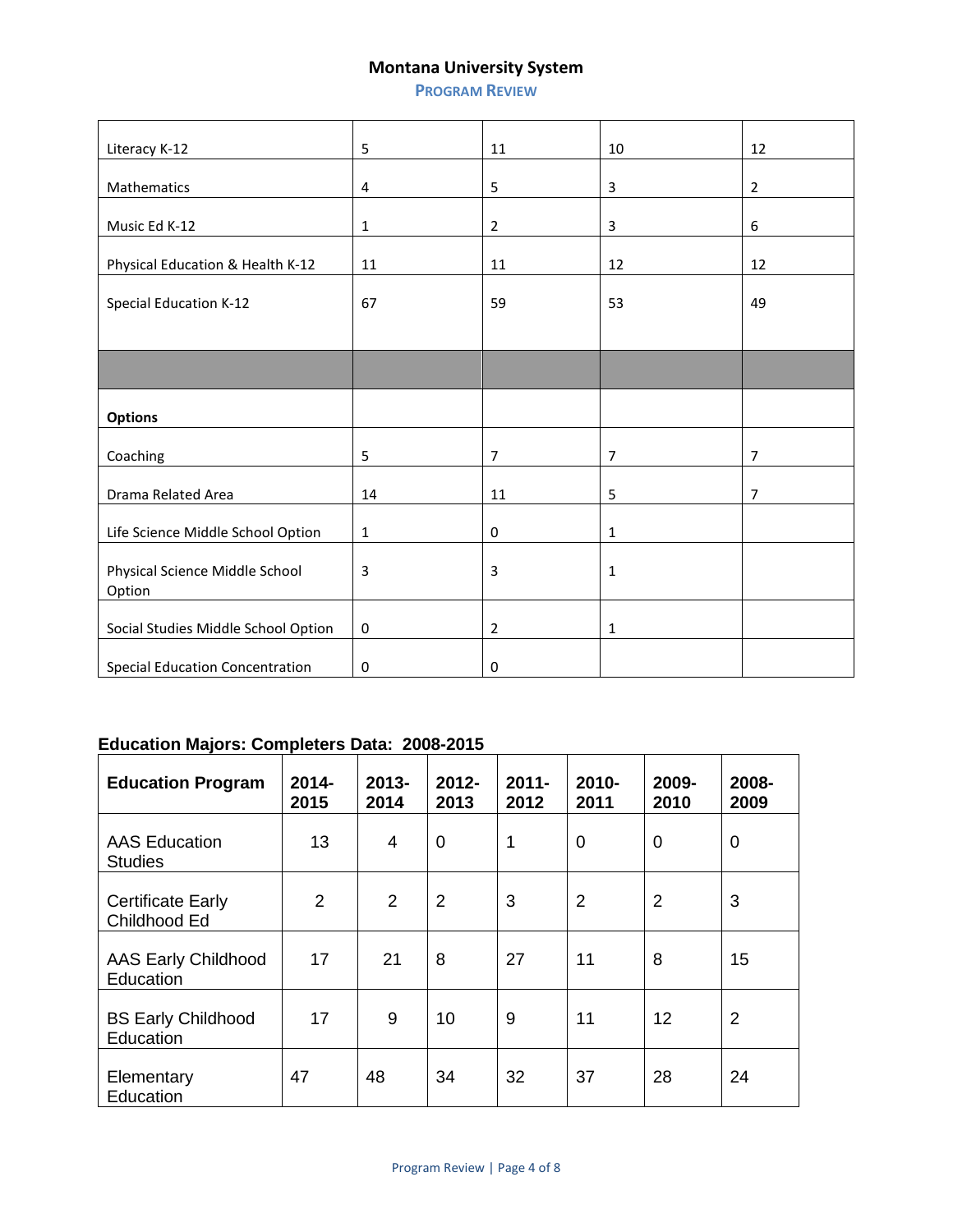**PROGRAM REVIEW**

| Art Education K-12                                                                                    | $\overline{2}$ | 4              | 4              | 4              | $\overline{2}$ | $\mathfrak{B}$ | 4                        |
|-------------------------------------------------------------------------------------------------------|----------------|----------------|----------------|----------------|----------------|----------------|--------------------------|
| Biology & Sec Ed                                                                                      | 0              | $\overline{2}$ | $\overline{2}$ | $\overline{2}$ | 0              | $\overline{2}$ | $\mathbf 0$              |
| <b>Business &amp; Computer</b><br>Applications<br>Education                                           | 8              | 1              | 4              | 6              | 6              | 3              | $\overline{\mathcal{A}}$ |
| Earth Science &<br>Secondary Ed                                                                       | 1              | $\overline{0}$ | $\mathbf 0$    | $\mathbf 0$    | $\overline{2}$ | $\overline{0}$ | $\mathbf 0$              |
| English & Sec Ed                                                                                      | $\overline{c}$ | $\overline{2}$ | 10             | 5              | 3              | $\pmb{0}$      | 6                        |
| <b>General Science</b><br>Broadfield &<br>Secondary Ed                                                | 1              | $\overline{2}$ | 5              | $\overline{4}$ | 1              | 3              | $\mathbf{1}$             |
| <b>Industrial Technology</b><br>Education                                                             | $\overline{2}$ | 1              | $\overline{2}$ | $\overline{2}$ | $\overline{2}$ | $\mathbf 0$    | 3                        |
| Interdisciplinary<br>Social Science &<br>Secondary Ed                                                 | 3              | 1              | $\overline{2}$ | $\mathbf{1}$   | 5              | $\overline{0}$ | $\overline{2}$           |
| Mathematics &<br>Secondary Ed                                                                         | 6              | $\overline{2}$ | 3              | $\overline{4}$ | $\overline{7}$ | 1              | $\mathbf{1}$             |
| Modern History &<br>Secondary Ed                                                                      | 4              | 5              | $\overline{7}$ | $\overline{2}$ | 5              | $\overline{4}$ | $\overline{2}$           |
| <b>Music Education</b><br>$K-12$                                                                      | $\overline{2}$ | 1              | 1              | $\mathbf 1$    | 3              | $\mathbf 0$    | $\mathbf 0$              |
| <b>Physical Education &amp;</b><br>Health K-12<br>(previously Health &<br>Human Performance<br>$K-12$ | 9              | 17             | 16             | 23             | 11             | 11             | $\overline{7}$           |

| <b>Education Minors</b><br><b>Completed</b> | $2014 -$<br>2015 | $2013 -$<br>2014 | $2012 -$<br>2013 | $2011 -$<br>2012 | $2010 -$<br>2011 |
|---------------------------------------------|------------------|------------------|------------------|------------------|------------------|
| <b>Art K-12</b>                             |                  | າ                |                  |                  |                  |
| <b>Biology</b>                              |                  |                  |                  |                  | റ                |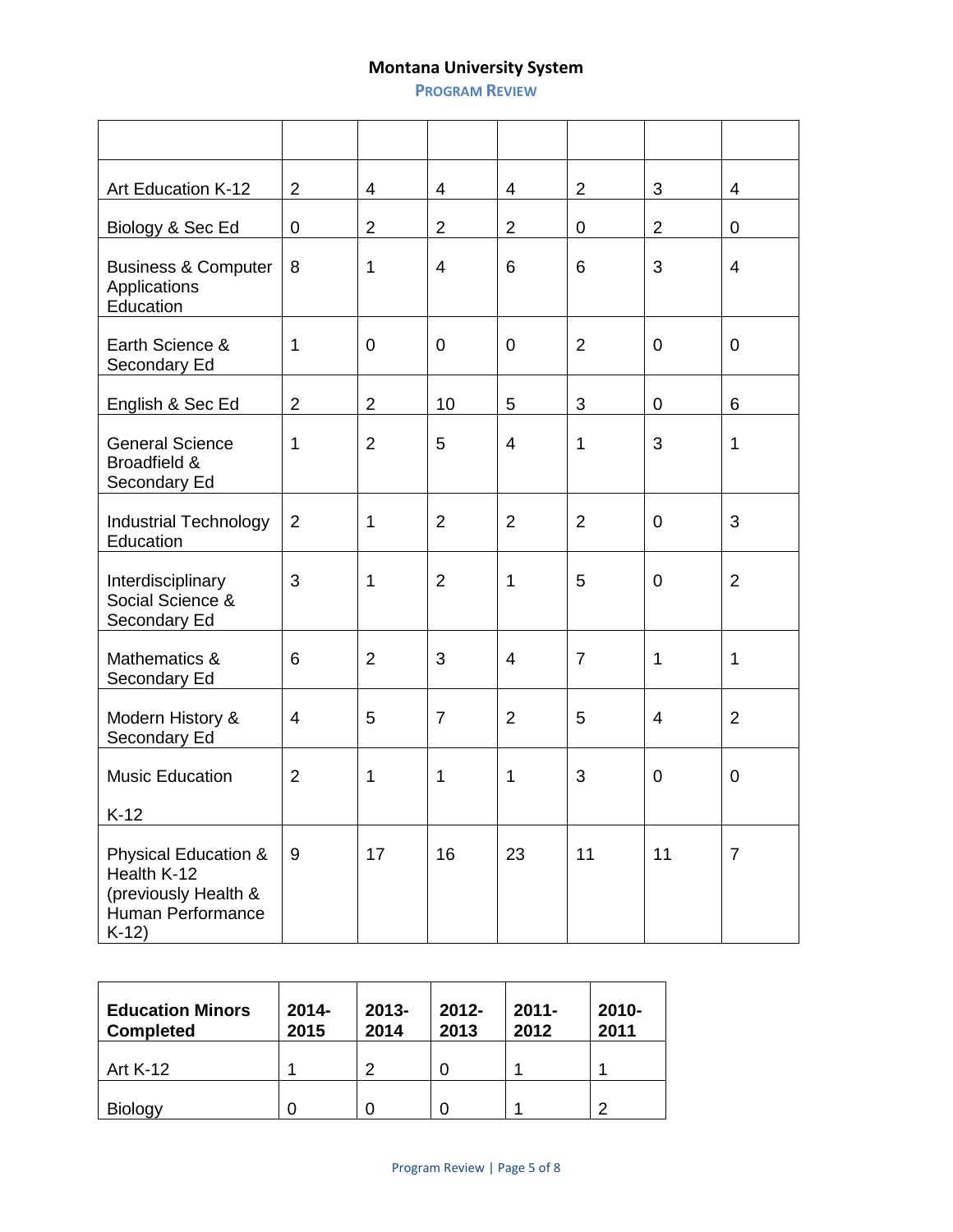**PROGRAM REVIEW**

| <b>Business &amp;</b><br><b>Computer Apps</b>  | 0              | 1              | $\overline{0}$ | $\overline{0}$ | 1              |
|------------------------------------------------|----------------|----------------|----------------|----------------|----------------|
| <b>Computer Science K-</b><br>12               | $\overline{0}$ | 0              | $\overline{0}$ | 0              | 1              |
| Drama K-12                                     | $\mathbf 0$    | 1              | $\overline{2}$ | $\overline{2}$ | $\overline{2}$ |
| Early Childhood<br>Education                   | 0              | 1              | 1              | 1              | 0              |
| <b>Earth Science</b>                           | $\overline{0}$ | 0              | $\overline{0}$ | $\overline{0}$ | 1              |
| English                                        | 0              | 0              | 1              | 0              | 1              |
| History                                        | $\overline{2}$ | $\overline{2}$ | 1              | 1              | 3              |
| <b>Industrial Tech Ed</b>                      | 0              | 0              | 0              | 0              | 1              |
| Library Media K-12                             | 16             | 13             | 11             | 10             | 10             |
| Literacy K-12                                  | 4              | 4              | 4              | 1              | 9              |
| <b>Mathematics</b>                             | 0              | 1              | 1              | 1              | $\overline{2}$ |
| Music Ed K-12                                  | 0              | 1              | 0              | 0              | 0              |
| <b>Physical Education &amp;</b><br>Health K-12 | 3              | 3              | 6              | 3              | $\overline{2}$ |
| <b>Special Education</b><br>$K-12$             | 17             | 26             | 14             | 9              | 8              |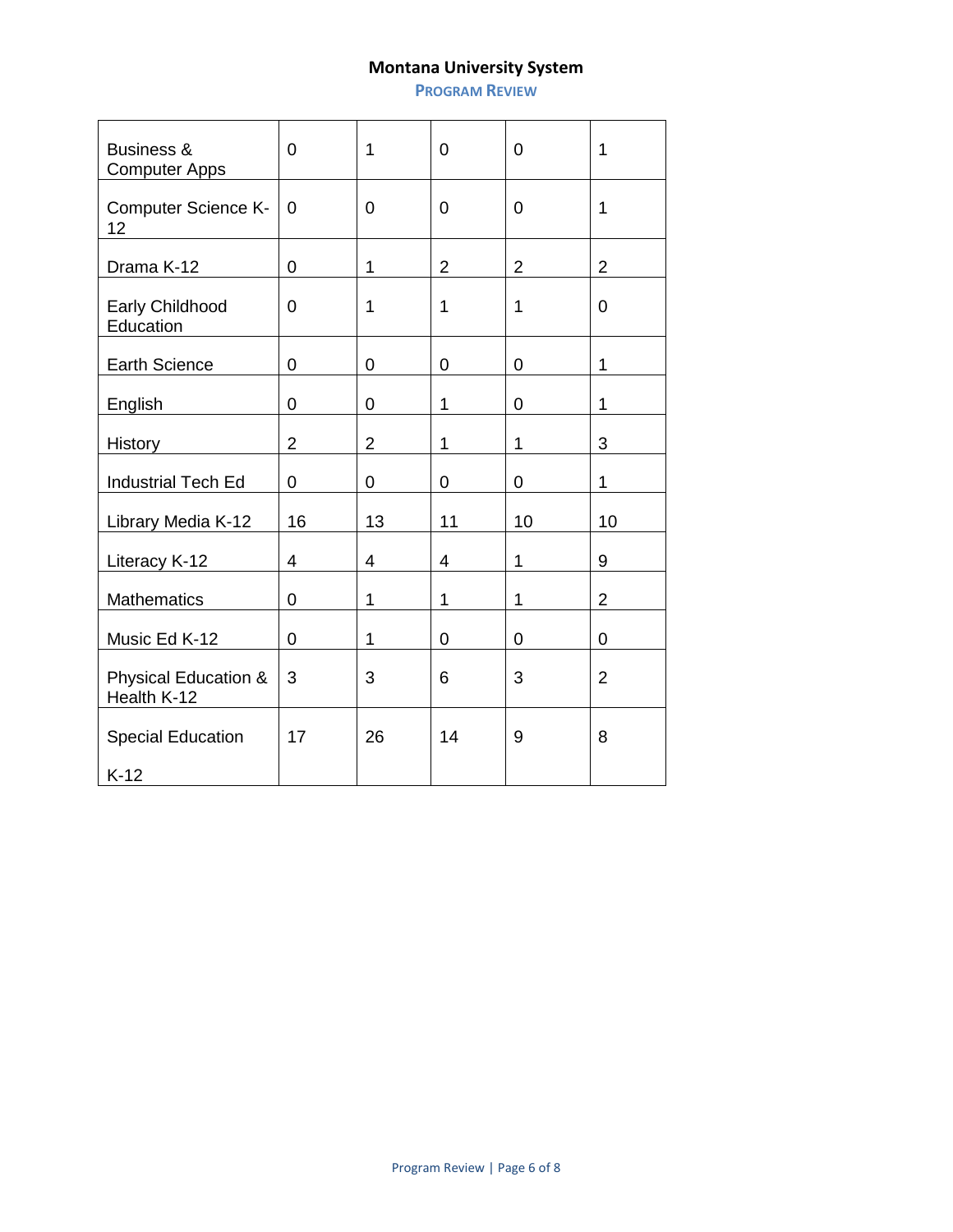**PROGRAM REVIEW**

#### Institution: **The University of Montana Western**

Program Years: **2008-2015**

#### **List of the programs reviewed:**

All Business programs within the UMW Department of Business and Technology:

- Associate of Applied Science: Business
- Bachelor of Science: Business Administration
- Bachelor of Applied Science: Business

## **Decision(s) concerning the future of the program(s), based on the program review criteria established at the campus:**

All programs met the requirements set forth by the International Assembly for Collegiate Business Education (IACBE) external business accreditor. This is the second re-affirmation since joining the organization in 2005. The current granted accreditation lasts through academic year 21-22.

Refer to attached documents: Approved Programs UM Western 2016; Accreditation Action Report UMW; Action Letter University of Montana Western from IACBE.

**Rationale or justification for the decision based on the program review process established at the campus. Include graduation numbers and student majors for each of the last seven (7) years for every program under review.**

The programs of the UMW Department of Business and Technology include 200+ students.

During the exit interview at the end of the Fall 2015 IACBE site visit, the team said, "They were extremely impressed with the level of performance established by the department's outcomes assessment plan."

| Program             | <b>Fall 2015</b> | <b>Fall 2014</b> | Fall<br>2013 | <b>Fall 2012</b> | <b>Fall 2011</b> | Fall<br>2010 | <b>Fall 2009</b> | Fall<br>2008 |
|---------------------|------------------|------------------|--------------|------------------|------------------|--------------|------------------|--------------|
| <b>AAS Business</b> | 16               | 11               | 16           | 18               | 30               | 44           | 26               | 34           |
| <b>BSBA</b>         | 202              | 174              | 189          | 202              | 174              | 184          | 192              | 190          |
| <b>BAAS</b>         |                  | 0                | 0            | 1                | 3                | 2            | 8                | 4            |

### **Business Majors Enrollment Data – Fall 2008-Fall 2015**